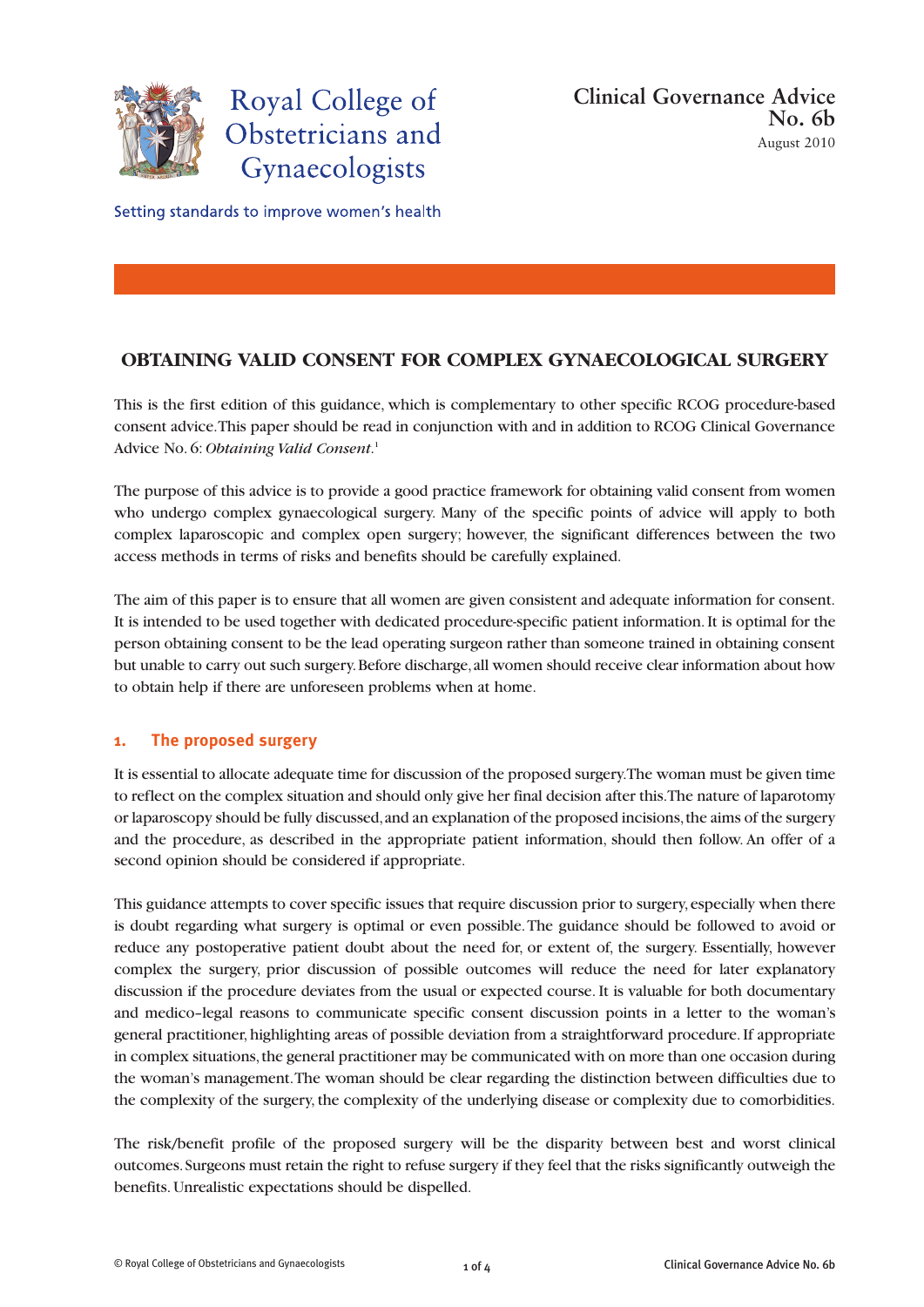#### **2. Antecedent factors**

Pursuit of more detailed consent should be considered if there are situations such as the following: previous significant history (gynaecological surgery, gastrointestinal surgery, urological or urogenital surgery, a known congenital anomaly of the lower abdomen or previous corrective surgery, previous laparoscopic or open surgical evidence of significant pelvic disease), ultrasound/computed tomography/magnetic resonance imaging evidence of pelvic disease or anatomical disruption, previous evidence of significant urogenital infective processes, suspect benign disease with the possibility of malignancy or malignant disease of uncertain extent.

## **3. Serious risks**

This will be the minima of quoted risks for the proposed operation, with additional guidance on risk if more extensive surgery becomes necessary. An attempt should be made to quantify mortality risk in the specific situation and to place this within the bands in the guidance suggested in Clinical Governance Advice No. 7: *Presenting information on risk*. <sup>2</sup> Every attempt should be made to establish what the woman considers a serious risk and to address this specific issue.

Prior assessment of medical and surgical history with a full discussion will ensure that the extent of the surgery undertaken is not a surprise to the surgeon or the woman. Where bowel, bladder or vascular abnormalities are suspected preoperatively, curative surgical measures for these problems should be discussed before surgery is agreed. These possibilities may include hysterectomy, oophorectomy, salpingectomy, bowel resection, stoma formation or bladder surgery, and should be placed in a realistic setting.

The outcomes of the proposed surgery should be discussed, including what loss of function is acceptable – in particular the possible loss of fertility or control of bowel/bladder function. It should be clearly established whether the risk of the above changes the balance of acceptability of the proposed surgery, and the risk/benefit balance should be reappraised. The woman must be reassured that the surgeon is capable and competent to perform the proposed surgery and, critically, is able to deal with complications at least until more specialised surgical aid is available. If significant bowel or bladder surgery is a possibility, preoperative plans to involve appropriate specialist surgeons should be overt and communicated to the woman and, ideally, consultations with them should be arranged.

It is good practice to ensure suitable preoperative preparations for this additional surgery have been made, especially as a courtesy to any incoming attending surgeon or urologist. For example, bowel preparation or the need for additional imaging in theatre may need to be considered. The woman should be reassured that postoperative specialised care is available and that this would involve specialised nursing, high-dependency or intensive care and the involvement of other professionals such as physiotherapists or psychologists. The woman requires a realistic overview of the possible need for cancellation of the surgery if optimal conditions are not available. The consequences of not performing surgery should be placed in the context of the risks of the surgery.

## **4. Preoperative definition of procedures that should not be carried out until there is further discussion**

Every reasonable precaution to exclude unexpected pregnancy must be made prior to any planned surgery.

Other procedures that may be appropriate but not essential at the time of surgery should be discussed and the woman's wishes recorded. With complex surgery it is essential that the surgeon's boundaries are clear to both the woman and the surgeon. This is particularly important where continued fertility is an absolute prerequisite for the woman. If the surgeon is unwilling or unable to give her the reassurances she requires, the surgery should not proceed. The woman must have absolute confidence at all times that the surgeon is acting in her best interests.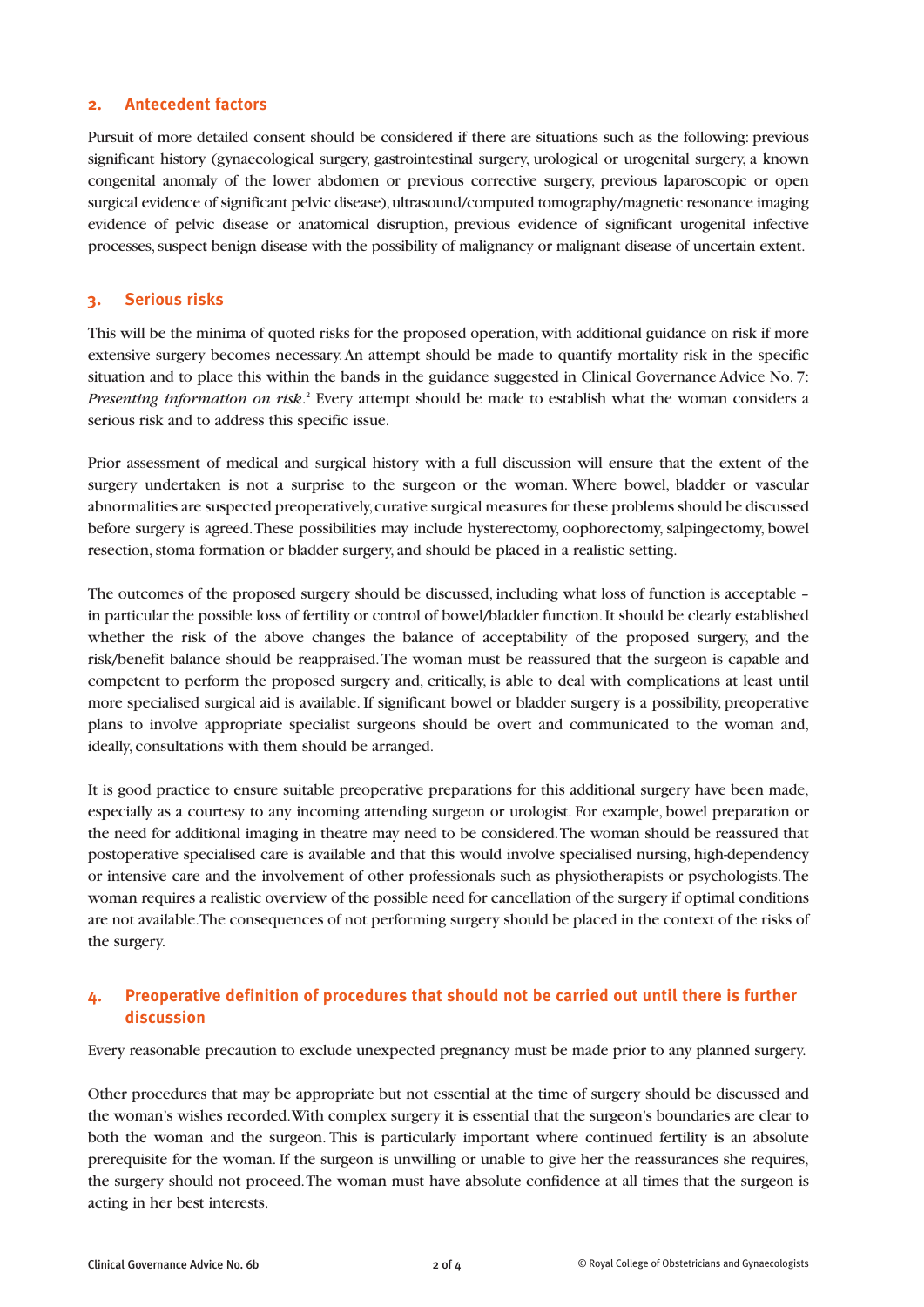Coexisting medical issues may change the balance of likelihoods; previous medical history, current medical complaints, current drug history, drug allergies and appropriate social history issues all need consideration and require documentation that they have been considered. The woman must have the mental capacity to comprehend the benefits and risks involved.

## **5. Anaesthesia**

Where possible, the woman must be aware of the form of anaesthesia planned and be given an opportunity to discuss this in detail with the anaesthetist before surgery. It should be noted that with obesity there are increased risks. Specialised anaesthetic techniques may be required in complex surgery, including invasive intraoperative and postoperative monitoring and, possibly, continued ventilatory support and intensive care after surgery. The anaesthetist should reassure the woman that postoperative pain relief will be a priority.

## **References**

- 1. Royal College of Obstetricians and Gynaecologists. *Obtaining Valid Consent*. Clinical Governance Advice No. 6. London: RCOG; 2008 [www.rcog.org.uk/womens-health/clinicalguidance/obtaining-valid-consent].
- 2. Royal College of Obstetricians and Gynaecologists. *Presenting information on risk*. Clinical Governance Advice No. 7. London: RCOG; 2008 [www.rcog.org.uk/womenshealth/clinical-guidance/presenting-information-risk].